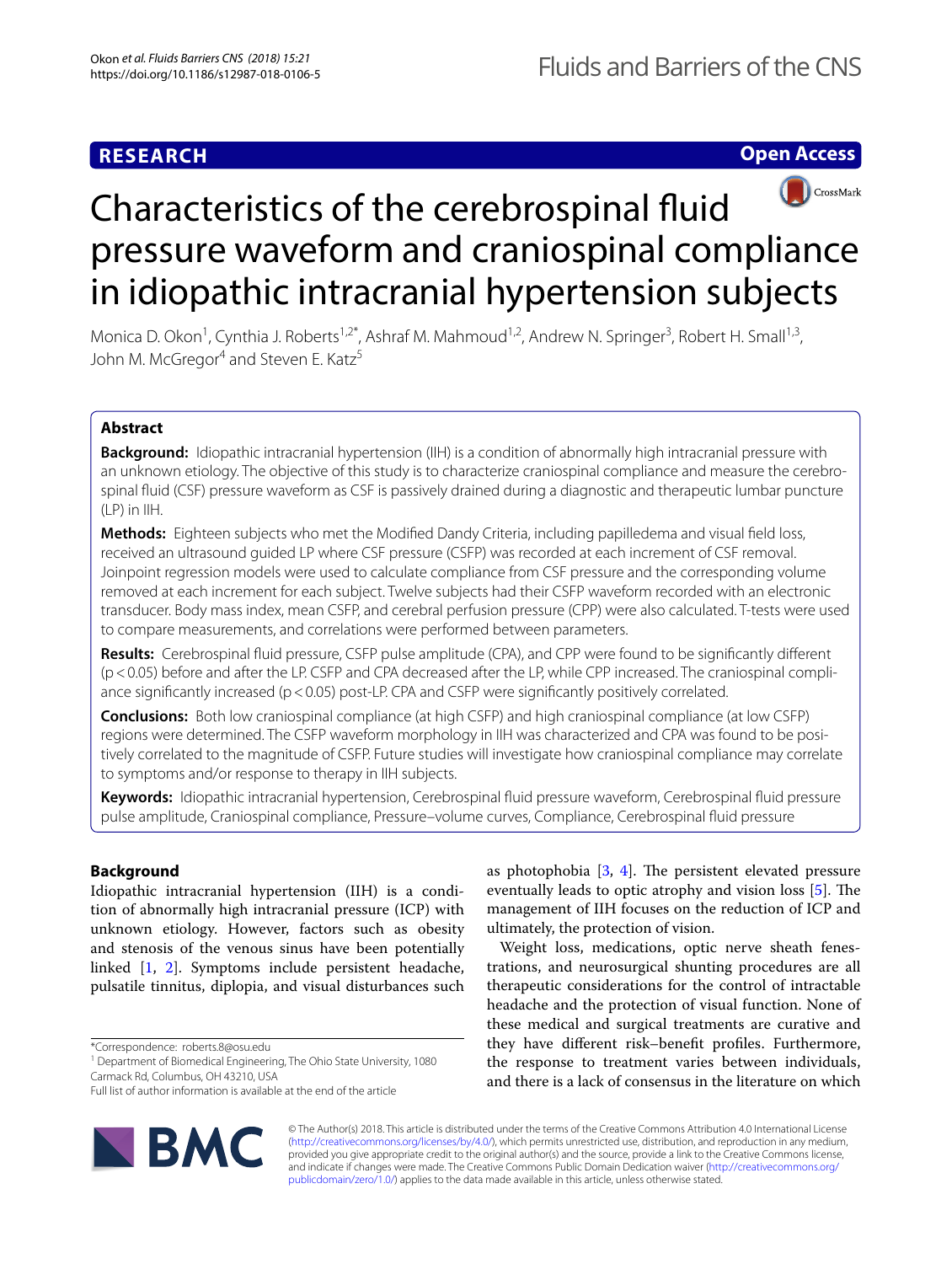intervention is the most effective  $[6-8]$  $[6-8]$ . Aspects of the craniospinal system such as compliance may vary among individuals and thus infuence the expression of the disease and response to treatment.

The purpose of this study is to develop a clinical technique to assess craniospinal compliance during the diagnostic lumbar puncture (LP) in IIH. Analysis of the CSFP waveform and the pressure–volume response in IIH will provide information that may assist in management of the disease.

# **Methods**

Eighteen subjects who presented with signs and symptoms of IIH based on the Modifed Dandy Criteria [\[9](#page-5-7)] were prospectively recruited under a protocol approved by The Ohio State Institutional Review Board: IRB 2012H0254: long term follow-up of subjects with IIH. Each subject received a standard ophthalmic evaluation by a neuro-ophthalmologist, including visual acuity with a Snellen chart, a slit lamp exam, fundoscopy, and Humphrey Visual Fields (Zeiss Humphrey System, Dublin, California).

Before the LP, all subjects underwent MRI and MRV to rule out structural issues such as mass lesion, infltrative/infammatory disease, and venous sinus thrombosis. Each subject subsequently underwent an LP with ultrasound guidance using Siemens Antares Stellar Plus with a CH4-1 transducer (Siemens Medical Solutions, Malvern, PA). An anesthesiologist conducted all of the LPs using either a 4-in. 24-gauge Pencan pencil-point needle, a 4.75-in. 24-gauge Sprotte, or 6-in. 22-gauge Sprotte pencil-point needle to confrm the diagnosis. During the LP, the CSF was passively drained to therapeutically reduce CSFP, in 2–4 ml increments, with a target closing pressure (CP) of 12 mmHg. In 12 subjects, the CSFP waveform was also recorded using an electronic transducer (Edwards LifeScience, Irvine, CA) after each increment of CSF removal.

Measured mean CSFP was plotted against volume removed at each increment for all subjects, with the change in pressure divided by the change in volume representing elastance, which is the inverse of compliance. Löfgren et al. described pressure–volume curves with two compliance regions, a low compliance region at higher CSFP (Region 1) and a high compliance region at lower CSFP (Region 2) [\[10](#page-5-8)]. Joinpoint (Joinpoint Regression Program, version 4.5.0.1) is open access software that identifes multiple linear regions in a general dataset, as well as the intersection point they share  $[11]$  $[11]$  $[11]$ . This software package was used to determine the two compliance regions in each subject's dataset for the current study. Based on the Bayesian Information Criterion, Joinpoint calculated a transition point from Region 1 to Region 2 in the pressure–volume curves. This transition point between linear regions was defned as the joinpoint. An example of this method is shown in Additional file [1](#page-5-10). The craniospinal compliance in each of these regions was then calculated for all subjects as the absolute inverse of the slope of the pressure–volume regression line in each region. The CSF pressure at the joinpoint from the linear regression model was also recorded.

# **Calculations**

From the data collected, body mass index (BMI), the mean CSFP, CSFP pulse amplitude (CPA), cerebral perfusion pressure (CPP), and the craniospinal compliance were calculated. BMI was calculated by using the standard method  $[12]$  $[12]$ . The mean CSFP was determined as the average between the peak and trough of the CSFP waveform. The CSFP pulse amplitude (CPA) was the difference in pressure at the peak and trough of the CSFP waveform. The cerebral perfusion pressure (CPP) for each subject was the diference between the measured CSFP and the calculated mean arterial blood pressure. The mean arterial blood pressure was calculated as  $(pulse pressure/3) + diastolic pressure.$ 

Bivariate normal density ellipses for a probability of 0.95 and linear regression analyses were performed between Opening Pressure (OP) and compliance in both regions, between OP and the CSF pressure at the joinpoint, between compliance in Region 1 and compliance in Region 2, as well as between CPA and mean CSFP for each individual subject as well as for the overall population.

T-tests were performed comparing CSFP, CPA, and CPP before and after the LP, as well as between compliance in Region 1 and Region 2, with  $p < 0.05$  as the significance threshold.

# **Results**

All subjects were previously undiagnosed, untreated, and were undergoing an LP for diagnosis and possible therapeutic intervention. Each subject's height, BMI, and the results from the standard ophthalmic evaluation can be found in the Additional fle [2](#page-5-12). One subject had a BMI less than 25, and thus was not in the overweight or obese category  $[12]$  $[12]$ . The Frisén score in subject 1 was not recorded in the chart. Figure  $1$  shows the relationship between CSFP and CSF volume removal for all subjects. Table [1](#page-2-1) summarizes the statistical analysis of the initial and fnal measurements of CSF pressure, cerebral perfusion pressure (CPP), and CPA, as well as the compliance in Region 1 and Region 2 in all subjects. CSFP, CPA, and CPP were signifcantly diferent pre and post LP. CSFP and CPA were all reduced while CPP increased post LP, as expected. The CSFP waveform was not initially studied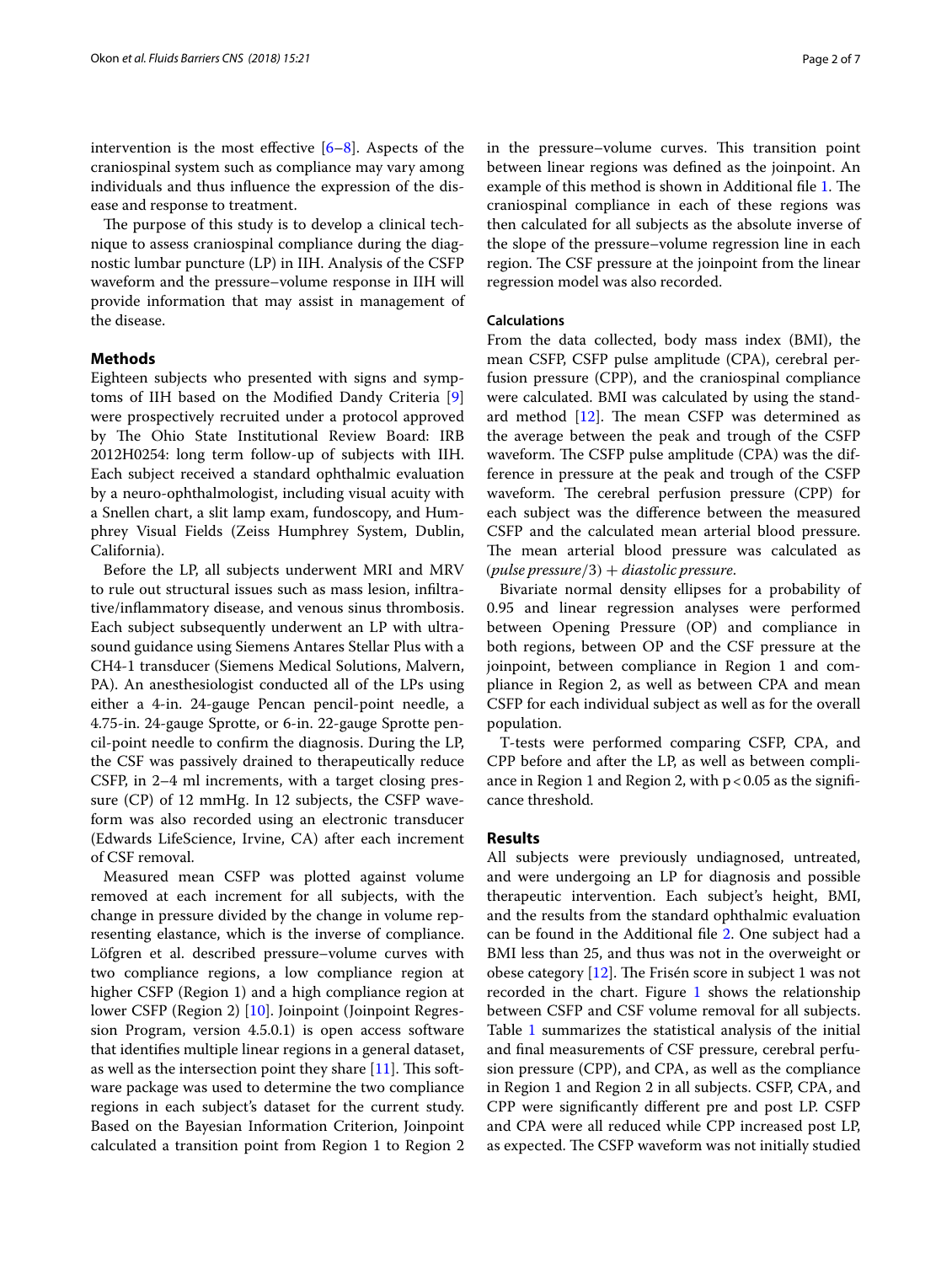

<span id="page-2-1"></span><span id="page-2-0"></span>**Table 1 Statistical Summary of the Pre, During, and Post LP**

| Measurement (during LP)           | N        | (R1)                               | (R2)                              | p value  |
|-----------------------------------|----------|------------------------------------|-----------------------------------|----------|
| Compliance <sup>a</sup> (mL/mmHg) | $n = 15$ | $0.70 \pm 0.34$ (range 0.28-1.5)   | $3.39 \pm 1.84$ (range 1.05-7.69) | < 0.0001 |
| Measurement (pre/post LP)         | N        | Pre-LP                             | Post-LP                           | p value  |
| CSFP (mmHg)                       | $n = 18$ | 33.11 $\pm$ 5.78 (range 20-42)     | $13.73 \pm 2.44$ (range 10-17)    | < 0.0001 |
| CPA (mmHg)                        | $n = 12$ | $8.08 \pm 2.48$ (range 4.37-13.66) | $1.29 \pm 0.64$ (range 0.54-2.29) | < 0.0001 |
| CPP (mmHg)                        | $n = 18$ | 53.22 $\pm$ 14.45 (range 30-87)    | 72.33 $\pm$ 10.58 (range 59-103)  | < 0.0001 |

<sup>a</sup> Only subjects with two compliance regions identified by Joinpoint were used in the mean calculation

in Subjects 1–4 because the equipment was not available. Waveforms from subjects 6 and 10 were not recorded due to technical difficulties. Compliance in Region 1 and Region 2 were also found to be signifcantly diferent.

No joinpoint was identifed by the software in three subjects, who were subsequently removed from compliance comparisons and any analysis requiring a joinpoint. In one of these subjects, the opening pressure was 20 mmHg, which is close to the average CSF pressure at the joinpoint of  $19.40 \pm 3.08$  (range 13.26–23.99) mmHg. Therefore, this subject exhibited only Region 2. The other two subjects had insufficient points in either Region 1 or Region 2 for the Joinpoint program to work. The regression lines in Additional fle [1](#page-5-10) represent elastance, and the

mean absolute value of the reciprocal of each, represents compliance. The mean compliance in the first region for the 15 subjects with a joinpoint was signifcantly lower than the mean compliance in the second region (Table [1](#page-2-1)).

The CSFP pulse amplitude showed an overall decrease with passive drainage of CSF (Table [1,](#page-2-1) Additional fle [3](#page-5-13)). A sample set of recorded waveforms for a single subject is given in Additional fle [3](#page-5-13) and shows the characteristic reduction of CPA with lowering of CSFP. The CPA and CSFP for the 12 subjects with recorded waveforms were positively correlated  $(p < 0.005)$  for each individual lin-ear regression analysis (Fig. [2\)](#page-3-0). The mean of the slopes for the 1[2](#page-3-0) subjects in Fig. 2 was  $0.42 \pm 0.14$  (range 0.26– 0.70). The mean of the  $R^2$  values was  $0.94 \pm 0.07$  (range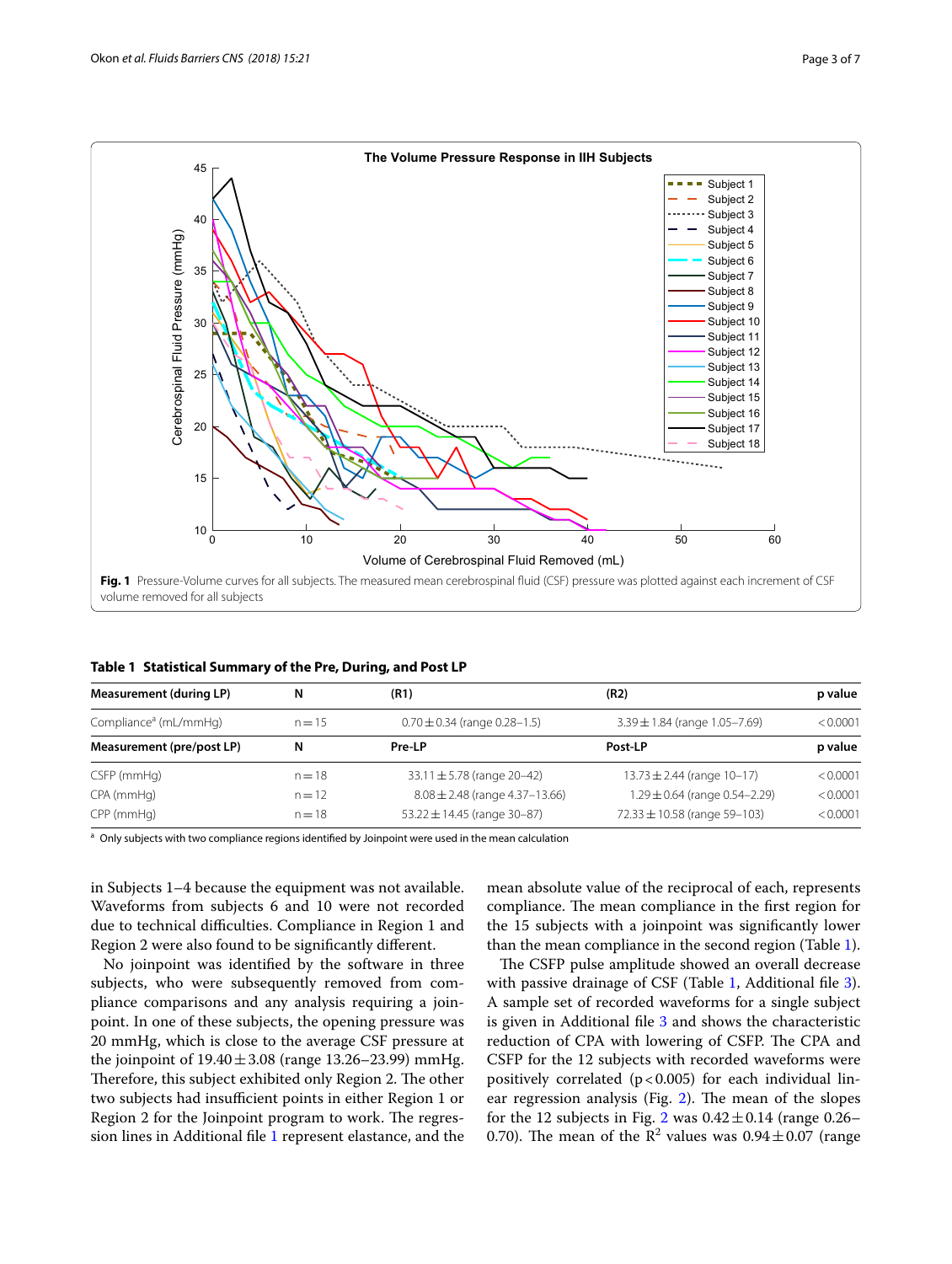

<span id="page-3-0"></span>0.76–0.998) whereas the overall linear regression analysis for the subjects as a whole population had an  $\mathbb{R}^2$  value of 0.55 with  $p < 0.05$ .

The regression between OP and compliance in Regions 1 and 2 was not significant. The regression between OP and the CSFP at the joinpoint was also found to be not signifcant. BMI and OP were found to be positively correlated ( $\mathbb{R}^2$  value of 0.38 with p<0.05). The correlation between compliance in Region 1 and Region 2 was also not signifcant. However, the mean values in each region were found to be significantly different (Table [1](#page-2-1)).

# **Discussion**

Studies have used the pressure response to induced cerebrospinal fuid (CSF) volume changes, including the associated pressure waveform, to describe craniospinal elastance and cerebral hemodynamics in multiple forms of hydrocephalus (communicating, non-communicating, and normal-tension), traumatic brain injuries, IIH and healthy subjects  $[1, 2, 13-17]$  $[1, 2, 13-17]$  $[1, 2, 13-17]$  $[1, 2, 13-17]$  $[1, 2, 13-17]$  $[1, 2, 13-17]$ . Most of these studies assessed the response to increase in ICP through direct bolus injection. In addition, only a few studies have

examined craniospinal compliance and cerebral hemodynamics in IIH  $[1, 18, 19]$  $[1, 18, 19]$  $[1, 18, 19]$  $[1, 18, 19]$  $[1, 18, 19]$ . These reported experimental techniques do not translate well to a clinically implementable procedure that might be used to assist in the management of IIH. An LP is required to confrm diagnosis in IIH, and injection of fuid would be inappropriate in the presence of increased ICP. As a consequence, the method proposed in the current study can be used to measure the change of CSF pressure (CSFP) with the passive drainage of CSF during a diagnostic LP, which is also used therapeutically to generate a temporary reduction in ICP. The technique of fluid removal has been reported in the literature to experimentally assess compliance in normal pressure hydrocephalus subjects [[20\]](#page-5-18). However, the opening pressure in these subjects was in the normal range, rather than the abnormal range for IIH.

The clinical lumbar puncture used to obtain the diagnostic opening pressure was also used to characterize craniospinal compliance and investigate the CSFP waveform in the current study. The method of passive drainage to calculate compliance was based on all subjects having an initial elevated CSFP. In Region 1, a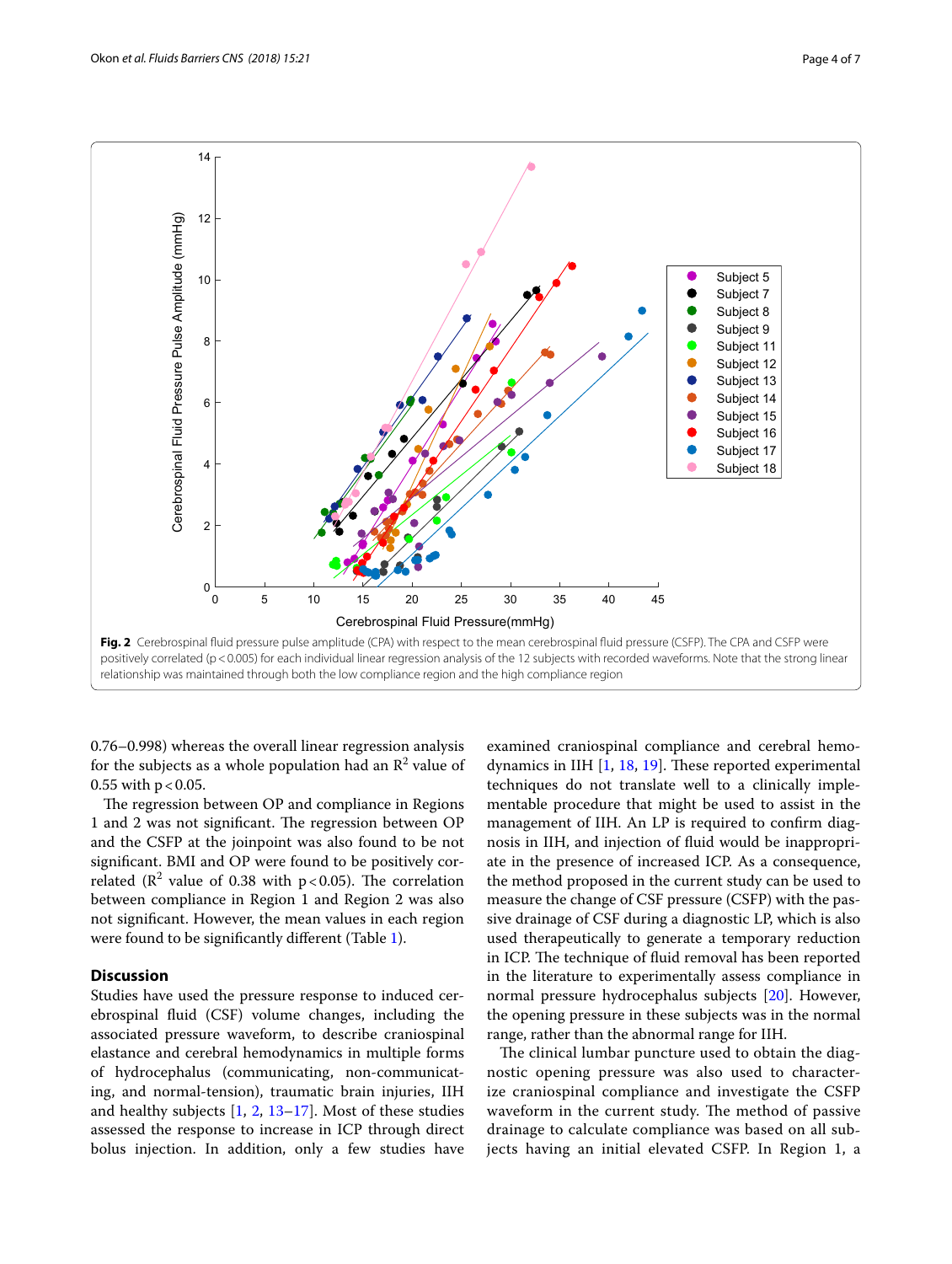small change in CSF volume generated a large change in measured CSFP. In Region 2, a large change in CSF volume generated a small change in measured CSFP. The target pressure of 12 mmHg was not reached in some subjects, as the Region 2 pressure stabilized at a higher level, even as CSF continued to be drained. Therefore, the LP was concluded once Region 2 was well established and CSFP did not change further. All subjects had CSFP reduced below 16 mmHg.

Analyzing the pressure volume curve with two linear regions, as discussed by Löfgren in dogs, was chosen for the current study due to the nature of the pressure– volume relationship associated with our IIH subjects [[10](#page-5-8)]. Löfgren's study used a pressure range that was broader than other studies and characterized the composite pressure–volume response as a function of both cranial and spinal responses [[10](#page-5-8), [21](#page-5-19)]. In addition, Anile and Kasprowicz have shown that craniospinal response is viscoelastic  $[13, 22]$  $[13, 22]$  $[13, 22]$  $[13, 22]$ . The shape of the pressure–volume curve would be afected by whether fuid is added or removed. Smielewski discussed how bolus manipulation, constant infusion, lumbar ventricular perfusion, and constant pressure infusion may induce a vasomotor response which can disturb a pressure reading [[20\]](#page-5-18). To our knowledge, there are no current human models that measured a pressure–volume curve generated by passive drainage of CSF from an abnormally high CSFP, as in IIH. Previous studies have shown an exponential rise in CSFP with a bolus injection of fuid [[17,](#page-5-15) [23](#page-5-21)]. A limitation of the current study is the lack of knowledge regarding the repeatability of this technique to calculate compliance. However, treatment is designed to lower intracranial pressure and therefore it may afect compliance, so the pressure–volume curve would be expected to be diferent.

Other investigators have focused their efforts on measuring compliance noninvasively through models based on MRI measurements and anatomical changes  $[1, 24-26]$  $[1, 24-26]$  $[1, 24-26]$  $[1, 24-26]$ . However, these efforts to make the measurement non-invasive would be more helpful after a baseline has been established. One study found reduced compliance in IIH when compared to healthy subjects using MRI [\[32\]](#page-6-2). However, the reduced compliance in IIH can be expected because CSFP is presumably higher than in normal subjects. The current study utilizes the diagnostic lumbar puncture as an avenue to characterize an individual's craniospinal compliance. This method quantifies an individual's cerebrospinal system response, and may help clinicians to better tailor IIH disease management. The measurement of craniospinal compliance in IIH may provide clinical beneft by evaluating the cerebrospinal system's ability to adapt to changes  $[27]$  $[27]$  $[27]$ . The ability to respond to changes in the cerebrospinal system may lead to diferences in the manifestation of symptoms or responses to treatment.

Previous studies have shown that the amplitude of pulsations in the CSFP waveform can be infuenced by compliance, the magnitude of CSFP, and cerebral blood flow [[15,](#page-5-22) [28–](#page-6-4)[31\]](#page-6-5). Szewczykowski, Avezaat, Czosnyka, and Qvarlander found a positive relationship between the overall CPA and mean value of CSFP waveform in subjects with and without CSF disorders, which is also consistent with the data reported in the current study, and shown in Fig. [2](#page-3-0) [\[32–](#page-6-2)[37\]](#page-6-6). However, some previous studies have also reported a region of constant compliance below 10 mmHg [\[32](#page-6-2), [35](#page-6-7)[–37\]](#page-6-6). None of our subjects were evaluated in this region, since the target closing pressure for the lumbar puncture was 12 mmHg. This target was not achieved in several of our subjects where the CSFP leveled above 12 mmHg and did not reduce in this region even with passive fuid removal.

Additional file [3](#page-5-13) shows the influence of CSF drainage on CSFP and craniospinal compliance as it inversely afects the overall amplitude of the CSFP waveform pulsations. As cerebral perfusion pressure increases, the pulse amplitude decreases, due to a change in compliance. Eide et al. reported that all of their IIH subjects who were undergoing a shunt placement had an elevated pulse amplitude (above 4 mmHg) despite having a normal ICP level  $[38]$  $[38]$ . The CPA in those subjects ranged from  $4-8.7$  mmHg  $[38]$  $[38]$ . Eide measured the ICP waveform in the frontal brain parenchyma while the current study measured in the lumbar region.

It is interesting to note the change in waveform morphology as CSFP is reduced and compliance is increased, as illustrated in Additional file [3](#page-5-13). The pulsatile nature is attributed to the arterial and venous pulsations [\[30](#page-6-9)], and the CSFP waveform directly refects cardiovascular events. At the highest CSFP where compliance is low, the dicrotic notch is clearly visible, similar to an arterial waveform [[31\]](#page-6-5). As CSF volume was removed, the CSFP was reduced and the morphology of CSFP waveform also changed. When the CSFP was lowered to a normal range (<20 mmHg), the distinct dicrotic notch in the waveform disappeared. Thus, the distinct features of the arterial waveform are transmitted to the CSF system when it is in a low compliance state, but not in a high compliance state.

# **Conclusions**

The objective of the current study was to develop a clinically implementable technique for characterizing the CSFP waveform and craniospinal compliance in IIH. This objective was met using passive drainage of CSF during the diagnostic lumbar puncture, rather than bolus injection. Regions of low and high compliance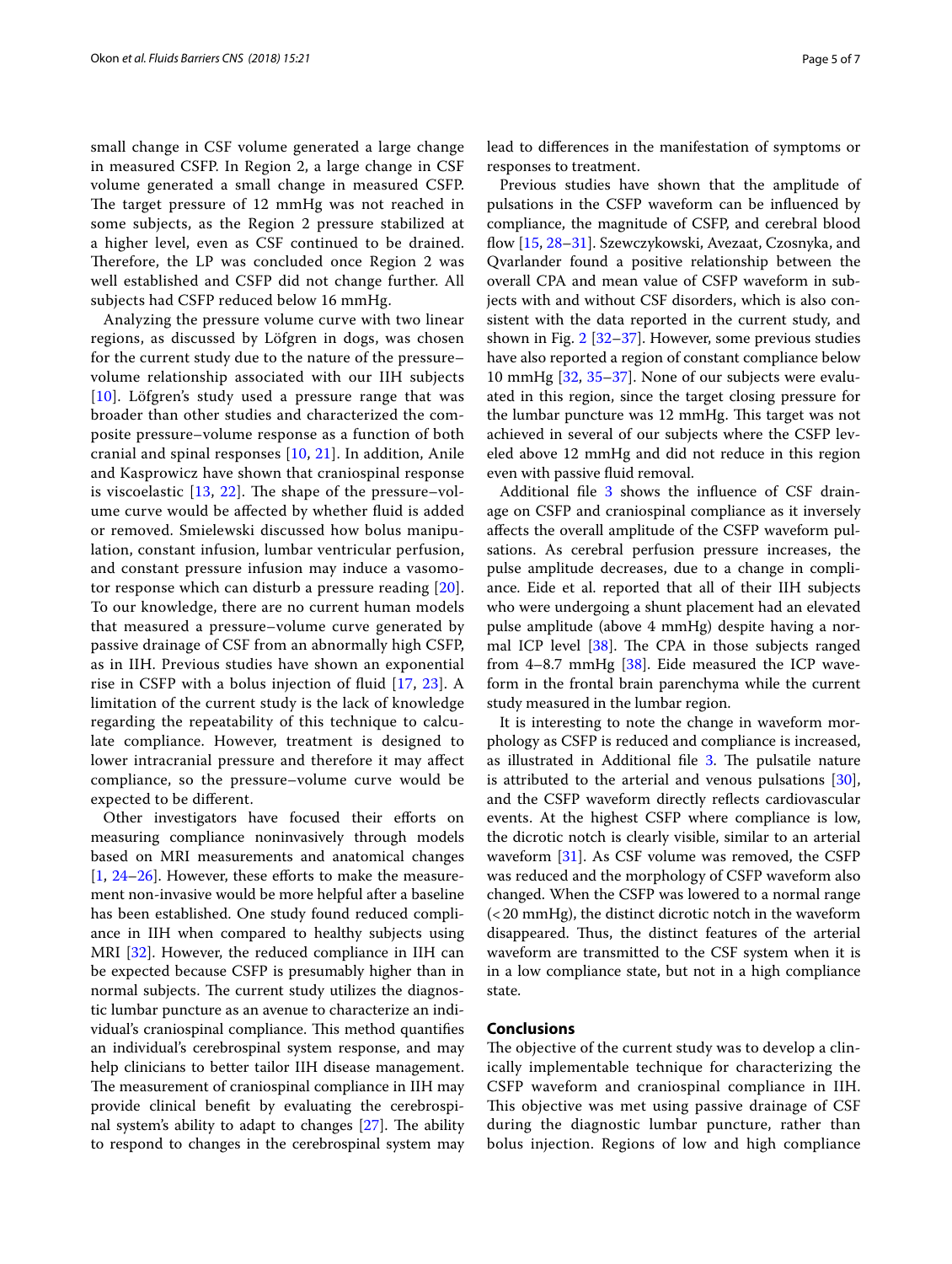were reported that corresponded to high CSFP and low CSFP, respectively, as well as a CSF pressure where a transition between the two regions occurred. CSFP magnitude, craniospinal compliance, and cerebral hemodynamics infuence the CSFP waveform measured while using a technique that is clinically feasible. These parameters may predict the cerebrospinal system's ability to adjust to induced changes. The next step would be to investigate whether such parameters can be associated to severity of symptoms and response to treatment in IIH.

# **Additional fles**

<span id="page-5-10"></span>**[Additional fle 1.](https://doi.org/10.1186/s12987-018-0106-5)** A Pressure-Volume curve (Subject Two) illustrating the two elastance regions. Compliance (inverse of elastance) in Region 1 and Region 2 calculated were 0.61 and 3.85 mL/mmHg, respectively. The starred points indicate the high compliance region.

<span id="page-5-13"></span><span id="page-5-12"></span>**[Additional fle 2.](https://doi.org/10.1186/s12987-018-0106-5)** The presenting Humphrey Visual Field, Frisén Score, height and body mass index for all the subjects in the study.

**[Additional fle 3.](https://doi.org/10.1186/s12987-018-0106-5)** An example is shown of a series of CSF pressure (CSFP) waveforms of a single subject, measured with the passive drainage of CSF during the lumbar puncture procedure. As CSF pressure was reduced in this subject, the CSF pressure pulse amplitude was also reduced.

#### **Abbreviations**

BMI: body mass index; CP: closing pressure; CPA: CSFP pulse amplitude; CPP: cerebral perfusion pressure; CSFP: cerebrospinal fuid pressure; ICP: intracranial pressure; IIH: idiopathic intracranial hypertension; LP: lumbar puncture; OP: opening pressure.

#### **Authors' contributions**

CJR, RHS, JMM, and SEK contributed to the conception and design of the study. All authors contributed to the acquisition of data. MDO, CJR, AMM, RHS, and SEK contributed to the analysis and interpretation of data. MDO, CJR, RHS, and SEK were involved in drafting and revising the manuscript. All authors read and approved the fnal manuscript.

#### **Author details**

<sup>1</sup> Department of Biomedical Engineering, The Ohio State University, 1080 Carmack Rd, Columbus, OH 43210, USA. <sup>2</sup> Department of Ophthalmology & Visual Science, The Ohio State University, 915 Olentangy River Rd, Columbus, OH 43212, USA. 3 Department of Anesthesiology, The Ohio State University, 410W. 10th Avenue, Columbus, OH 43210, USA. 4 Department of Neurosurgery, The Ohio State University, 1581 Dodd Drive, Columbus, OH 43210, USA. 5 Ohio Neuro-Ophthalmology, Orbital Disease & Oculoplastics, 3545 Olentangy River Rd, Suite 200, Columbus, OH 43214, USA.

#### **Acknowledgements**

Not applicable

#### **Competing interests**

The authors declare that they have no competing interests.

#### **Availability of data and materials**

The datasets analyzed for the current study are available from the corresponding author on reasonable request.

#### **Consent for publication**

All subjects provided consent for their data to be used in publication.

#### **Ethics approval and consent to participate**

Eighteen subjects were prospectively recruited under a protocol approved by The Ohio State Institutional Review Board.

#### **Funding**

Not applicable.

### **Publisher's Note**

Springer Nature remains neutral with regard to jurisdictional claims in published maps and institutional affiliations.

Received: 1 March 2018 Accepted: 14 July 2018<br>Published online: 01 August 2018

#### **References**

- <span id="page-5-0"></span>1. Alperin N, Lam BL, Tain RW, et al. Evidence for altered spinal canal compliance and cerebral venous drainage in untreated idiopathic intracranial hypertension. Acta Neurochir Suppl. 2012;114:201–5.
- <span id="page-5-1"></span>2. Alperin N, Ranganathan S, Bagci AM, et al. MRI evidence of impaired CSF homeostasis in obesity-associated idiopathic intracranial hypertension. AJNR Am J Neuroradiol. 2013;34(1):29–34.
- <span id="page-5-2"></span>3. Yuh EL, Dillon WP. Intracranial hypotension and intracranial hypertension. Neuroimaging Clin N Am. 2010;20(4):597–617.
- <span id="page-5-3"></span>4. Biousse V, Bruce BB, Newman NJ. Update on the pathophysiology and management of idiopathic intracranial hypertension. J Neurol Neurosurg Psychiatry. 2012;83(5):488–94.
- <span id="page-5-4"></span>5. Passi N, Degnan AJ, Levy LM. MR imaging of papilledema and visual pathways: efects of increased intracranial pressure and pathophysiologic mechanisms. AJNR Am J Neuroradiol. 2013;34(5):919–24.
- <span id="page-5-5"></span>6. Feldon SE. Visual outcomes comparing surgical techniques for management of severe idiopathic intracranial hypertension. Neurosurg Focus. 2007;23(5):E6.
- 7. Wall M, Kupersmith MJ, Kieburtz KD, et al. The idiopathic intracranial hypertension treatment trial: clinical profle at baseline. JAMA Neurol. 2014;71(6):693–701.
- <span id="page-5-6"></span>8. Lueck C, McIlwaine G. Interventions for idiopathic intracranial hypertension. Cochrane Database Syst Rev. 2005;3(3):CD003434.
- <span id="page-5-7"></span>9. Wall M. Idiopathic intracranial hypertension. Neurol Clin. 2010;28(3):593–617.
- <span id="page-5-8"></span>10. Löfgren J, Essen CV, Zwetnow NN. The pressure-volume curve of the cerebrospinal fuid space in dogs. Acta Neurol Scand. 1973;49(4):557–74.
- <span id="page-5-9"></span>11. Statistical Methodology and Application Branch. Joinpoint regression program, version 4.5.0.1; 2017.
- <span id="page-5-11"></span>12. Calculate your body mass index. [http://www.nhlbi.nih.gov/health/educa](http://www.nhlbi.nih.gov/health/educational/lose_wt/BMI/bmicalc.htm) [tional/lose\\_wt/BMI/bmicalc.htm](http://www.nhlbi.nih.gov/health/educational/lose_wt/BMI/bmicalc.htm). Accessed 16 June 2017.
- <span id="page-5-14"></span>13. Kasprowicz M, Czosnyka M, Czosnyka Z, et al. Hysteresis of the cerebrospinal pressure-volume curve in hydrocephalus. Acta Neurochir Suppl. 2003;86:529–32.
- 14. Maset AL, Marmarou A, Ward JD, et al. Pressure-volume index in head injury. J Neurosurg. 1987;67(6):832–40.
- <span id="page-5-22"></span>15. Carrera E, Kim DJ, Castellani G, et al. What shapes pulse amplitude of intracranial pressure? J Neurotrauma. 2010;27(2):317–24.
- 16. Czosnyka M, Czosnyka Z, Keong N, et al. Pulse pressure waveform in hydrocephalus: what it is and what it isn't. Neurosurg Focus. 2007;22(4):E2.
- <span id="page-5-15"></span>17. Shapiro K, Marmarou A, Shulman K. Characterization of clinical CSF dynamics and neural axis compliance using the pressure-volume index: I. the normal pressure-volume index. Ann Neurol. 1980;7(6):508–14.
- <span id="page-5-16"></span>18. Sklar FH, Beyer CW Jr, Clark WK. Physiological features of the pressure-volume function of brain elasticity in man. J Neurosurg. 1980;53(2):166–72.
- <span id="page-5-17"></span>19. Sklar FH, Diehl JT, Beyer CW Jr, Clark WK. Brain elasticity changes with ventriculomegaly. J Neurosurg. 1980;53(2):173–9.
- <span id="page-5-18"></span>20. Smielewski P, Czosnyka M, Roszkowski M, Walencik A. Identifcation of the cerebrospinal compensatory mechanisms via computer-controlled drainage of the cerebrospinal fuid. Childs Nerv Syst. 1995;11(5):297–300.
- <span id="page-5-19"></span>21. J Löfgren, Zwetnow NN. Cranial and spinal components of the cerebrospinal fuid pressure-volume curve. Acta Neurol Scand. 1973;49(5):575–85.
- <span id="page-5-20"></span>22. Anile C, Portnoy HD, Branch C. Intracranial compliance is time-dependent. Neurosurgery. 1987;20(3):389–95.
- <span id="page-5-21"></span>23. Marmarou A, Shulman K, LaMorgese J. Compartmental analysis of compliance and outflow resistance of the cerebrospinal fluid system. J Neurosurg. 1975;43(5):523–34.